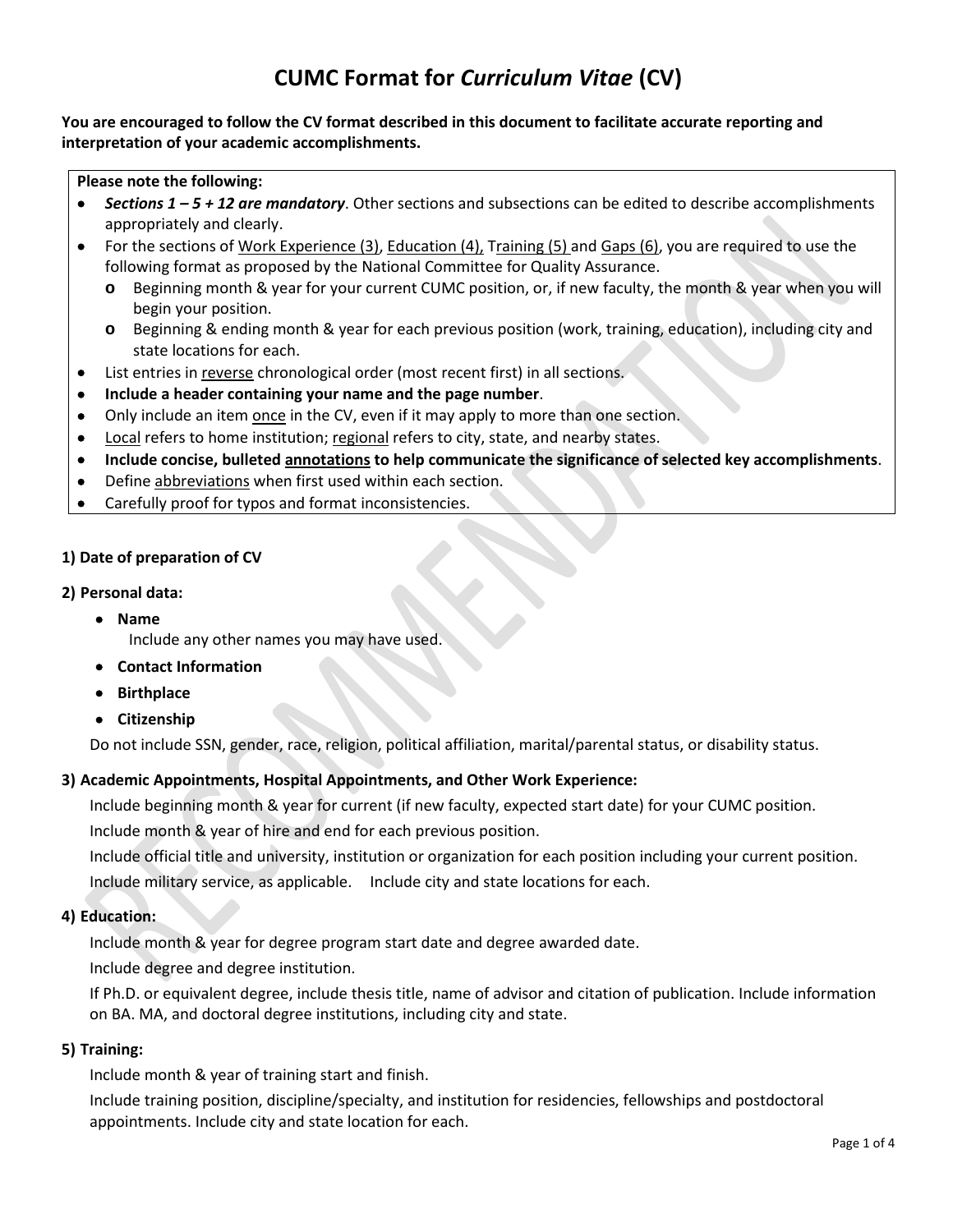# **6) Explanation of any gaps in work/training/education:**

Include brief descriptions of any gaps in work/education history that are greater than six months.

## **7) Licensure and Board Certification,** *as applicable:*

List separately by category.

Include both active licenses and inactive licenses.

Include the state and year of licensure.

Do not list DEA numbers.

Categories:

- **Licensure**
- **Board qualification**

## **8) Honors & Awards:**

Include professional awards, election to selected professional societies, important invited lectureships, and special appointments.

Include year received and name of awarding institution.

Annotate, as needed (e.g., description, selection process, number of recipients per year)

## **9) Academic Service:**

Include involvement on local, regional or national/international committees or service activities.

Include month(s) & year(s), your role, type of activity, name of committee, and name of institution or organization.

## **10) Professional Organizations and Societies:**

List separately by category and by local, regional, national and international levels:

- **Memberships and Positions**
- **Consultative**
- **Journal Reviewer**
- **Editorial Board**

## **11) Fellowship and Grant Support:**

List separately by category.

Include dates, grant title, granting agency, grant number, direct support funds, and your role.

Include the PI if other than yourself.

Categories:

- **Present Support**
- **Past Support**
- **Pending Support**

## **12) Educational Contributions:**

List separately by category and for local, regional, national and international.

Include data such as learner evaluations communicating the quality of educational contributions, if possible. Categories:

# • **Direct Teaching/Precepting/Supervising**

Include year(s), type and scope (i.e., contact hours) of teaching, type and number of learners, and your role. (Examples include lecturing, facilitating small groups, ward attending, and bedside teaching).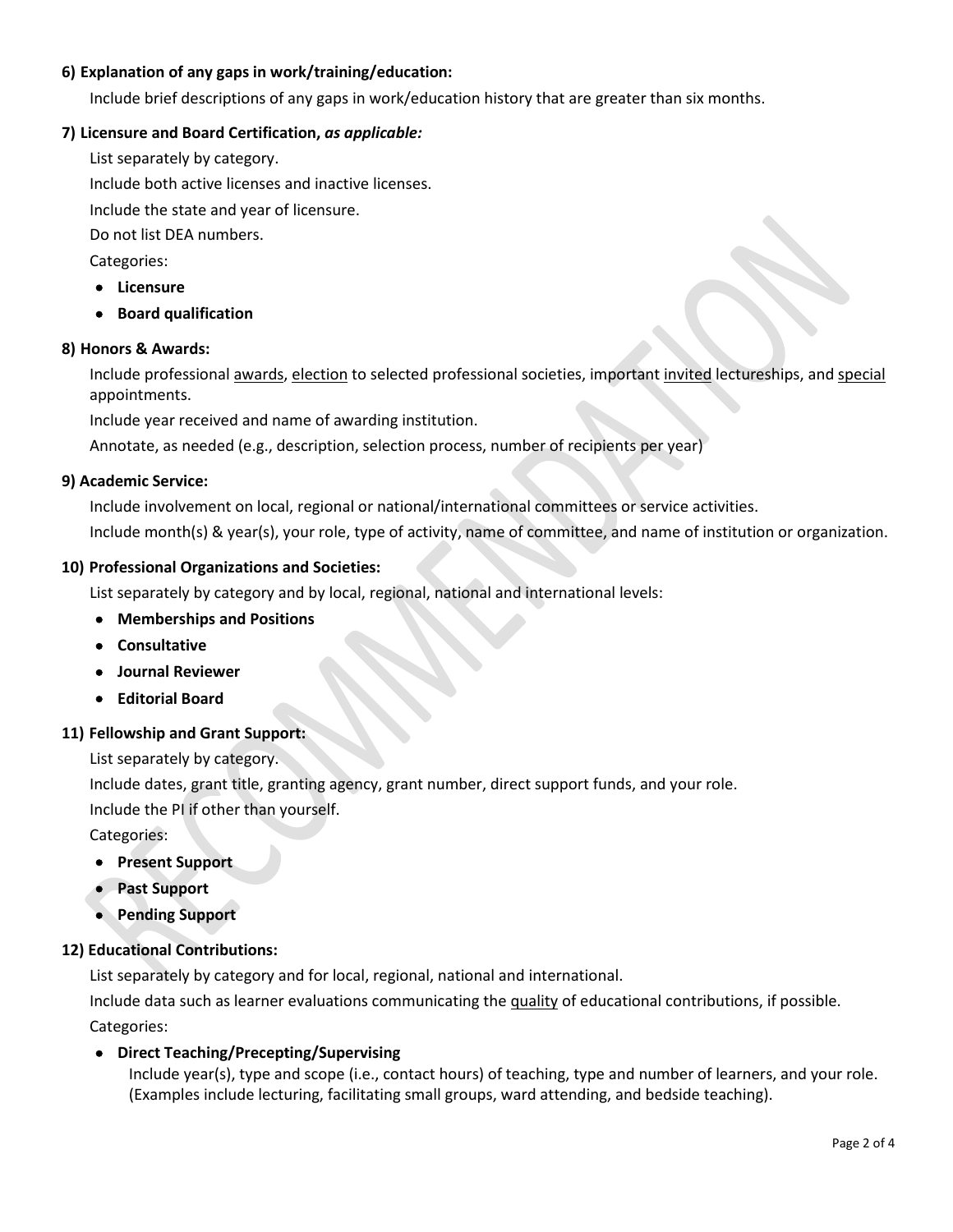# • **Advising and Mentorship**

Include year(s), nature of advising/mentoring, name of mentee, current status of mentee, and mentee accomplishments, when possible.

(Examples include graduate student, postdoctoral researcher, medical student, resident, fellow, etc.)

# • **Educational Administration and Leadership**

Include year(s), scope (i.e., contact hours), leadership role, and nature of the program. (Examples include directing or teaching a course, clerkship, training program, or chairing curriculum task force.)

## • **Instructional/Educational Materials used in Print or other Media**

Include year(s), scope (i.e., contact hours), type of product/innovation, type of learner, your contribution, intended audience, and how the material is used.

If published in print or web, include citation.

(Examples include curricula, syllabi, tutorial classes, teaching exhibits, simulation programs, web-or CD-based educational material, training videos/DVDs.)

#### • **Community Education**

Include year(s), nature of the activity, scope (i.e., contact hours), type and number of learners, and your role. (Examples include community health lecturer, organizer of/participant in health outreach events.)

#### **13) Report of Clinical and Public Health Activities and Innovations**

List separately by category and for local, regional, national and international.

#### • **Practice or Public Health Activities**

Include year(s) of practice, name and location of practice, type of activity, level of activity (e.g., sessions, days or hours per week or month).

(Examples include inpatient or ICU attending, special procedures, ambulatory practice, public health program design, implementation and evaluation.)

#### • **Clinical or Public Health Innovations**

Include time of innovation launch, title/location of innovation, your role, short description of the influence of the innovation on clinical care or practice management.

(Examples include novel approaches to diagnosis, treatment or prevention of disease, development and application of technology to clinical and population health care and development of models of care delivery.)

## • **Clinical or Public Health Administration and Leadership**

Include year(s), leadership role, and description of activity/program. (Examples include in patient safety initiatives, clinical programs, clinical supervision and practice, procedural innovations, developing clinical care protocols/pathways.)

## • **Additional Clinical or Public Health Service Activities**

Include year(s), role, and description of activity/program. (Examples include public health or community medical service, medical care delivered at international sites, telemedicine, medical journalism, innovative partnerships.)

## **14) Patents & Inventions:**

List separately by category:

• **Patents**

Include all inventors, title of invention, patent number.

## • **Patent Applications**

Include all authors, title of invention, patent application number.